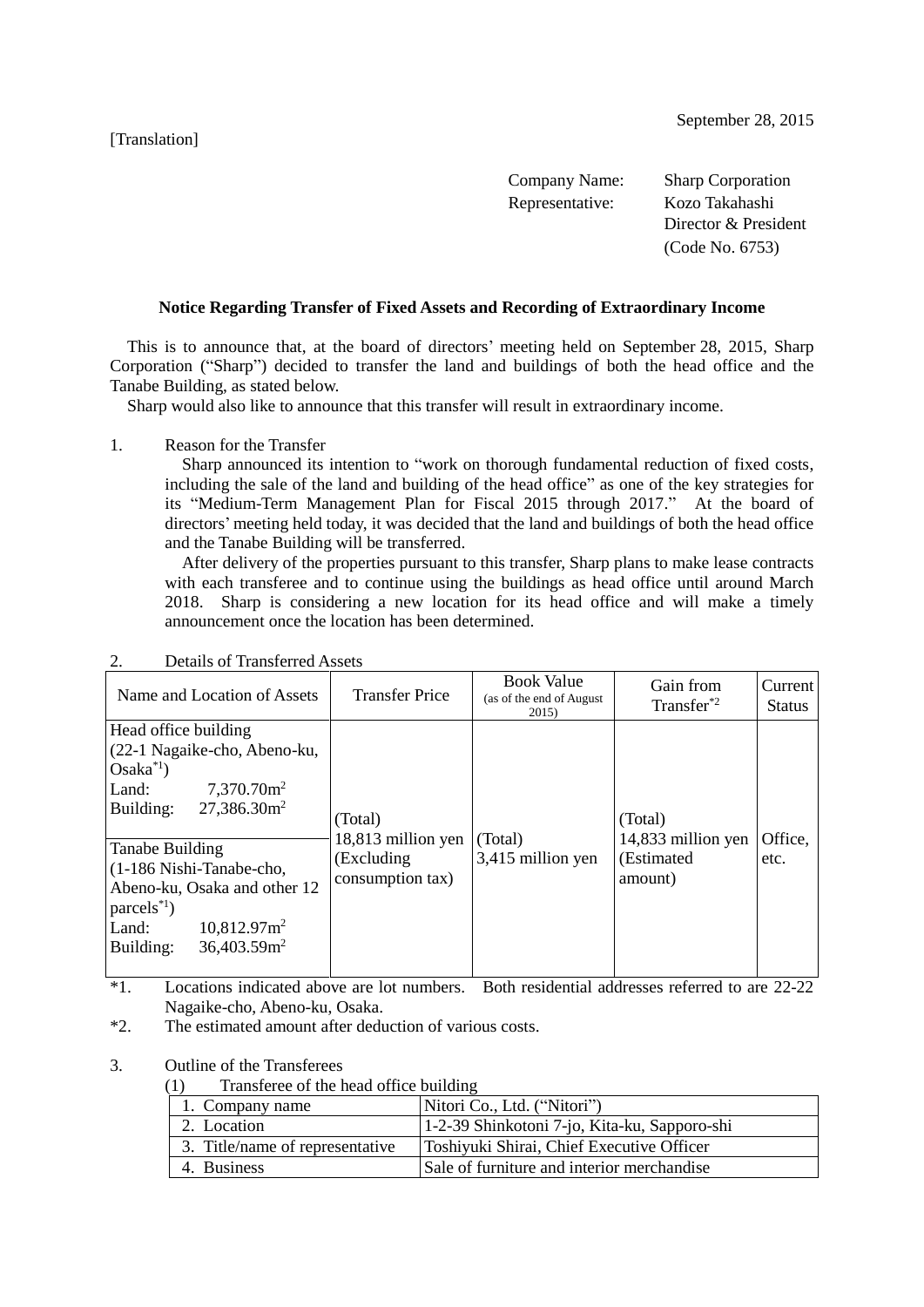| 5. Amount of capital                      | 1,000 million yen (as of February 20, 2015)                |
|-------------------------------------------|------------------------------------------------------------|
| 6. Date of incorporation                  | March 23, 2010                                             |
| 7. Net assets                             | Not disclosed (as it is an unlisted company)               |
| (on a consolidated basis)                 |                                                            |
| 8. Total assets                           | Not disclosed (as it is an unlisted company)               |
| (on a consolidated basis)                 |                                                            |
| 9. Major shareholders and                 | Nitori Holdings Co., Ltd. 100.00%                          |
| shareholding ratio                        |                                                            |
| 10. Relationship between Sharp and Nitori |                                                            |
| Capital ties                              | There are no capital ties between Sharp and Nitori that    |
|                                           | should be noted herein.                                    |
| Personnel ties                            | There are no personnel ties between Sharp and Nitori       |
|                                           | that should be noted herein.                               |
| <b>Business ties</b>                      | There are no business ties between Sharp and Nitori that   |
|                                           | should be noted herein.                                    |
| Whether or not a "related"                | Nitori is not a Sharp-related party. In addition, relevant |
| party <sup>??</sup>                       | persons and affiliates of Nitori do not fall under Sharp-  |
|                                           | related parties.                                           |

| Transferee of the Tanabe Building | (2) |
|-----------------------------------|-----|

| <b>Humstered</b> of the Tundoe Building<br>1. Company name | NTT Urban Development Corporation                       |
|------------------------------------------------------------|---------------------------------------------------------|
| 2. Location                                                | Akihabara UDX, 4-14-1 Sotokanda, Chiyoda-ku, Tokyo      |
| 3. Title/name of representative                            | Sadao Maki, President and Chief Executive Officer       |
| 4. Business                                                | (1) Acquisition, disposition and management of real     |
|                                                            | estate                                                  |
|                                                            |                                                         |
|                                                            | (2) Real estate leasing, brokerage, and appraisal       |
|                                                            | (3) Building design, construction, construction         |
|                                                            | supervising and the commissioning of that work          |
|                                                            | (4) Sale and lease of office equipment, communications  |
|                                                            | equipment, fixtures and fittings, and interior          |
|                                                            | furnishings for office buildings and residences         |
|                                                            | (5) Construction and sale of residences                 |
|                                                            | (6) Information gathering and management, research      |
|                                                            | and consulting related to civil engineering,            |
|                                                            | construction and real estate                            |
|                                                            | (7) Provision of telecommunications lines and           |
|                                                            | information processing services to tenants              |
|                                                            | (8) Type II financial instruments and exchange business |
|                                                            | and investment advisory and agency business             |
|                                                            | pursuant to the Financial Instruments and Exchange      |
|                                                            | Act                                                     |
|                                                            | and others                                              |
| 5. Amount of capital                                       | 48,760 million yen (as of March 31, 2015)               |
| 6. Date of incorporation                                   | January 21, 1986                                        |
| 7. Net assets                                              | 245,641 million yen (as of March 31, 2015)              |
| (on a consolidated basis)                                  |                                                         |
| 8. Total assets                                            | 1,033,220 million yen (as of March 31, 2015)            |
| (on a consolidated basis)                                  |                                                         |
| 9. Major shareholders and                                  | Nippon Telegraph and Telephone Corporation (NTT)        |
| shareholding ratio                                         | 67.30%                                                  |
| 10. Relationship between Sharp and NTT Urban Development   |                                                         |
| Capital ties                                               | There are no capital ties between Sharp and NTT Urban   |
|                                                            | Development that should be noted herein.                |
| Personnel ties                                             | There are no personnel ties between Sharp and NTT       |